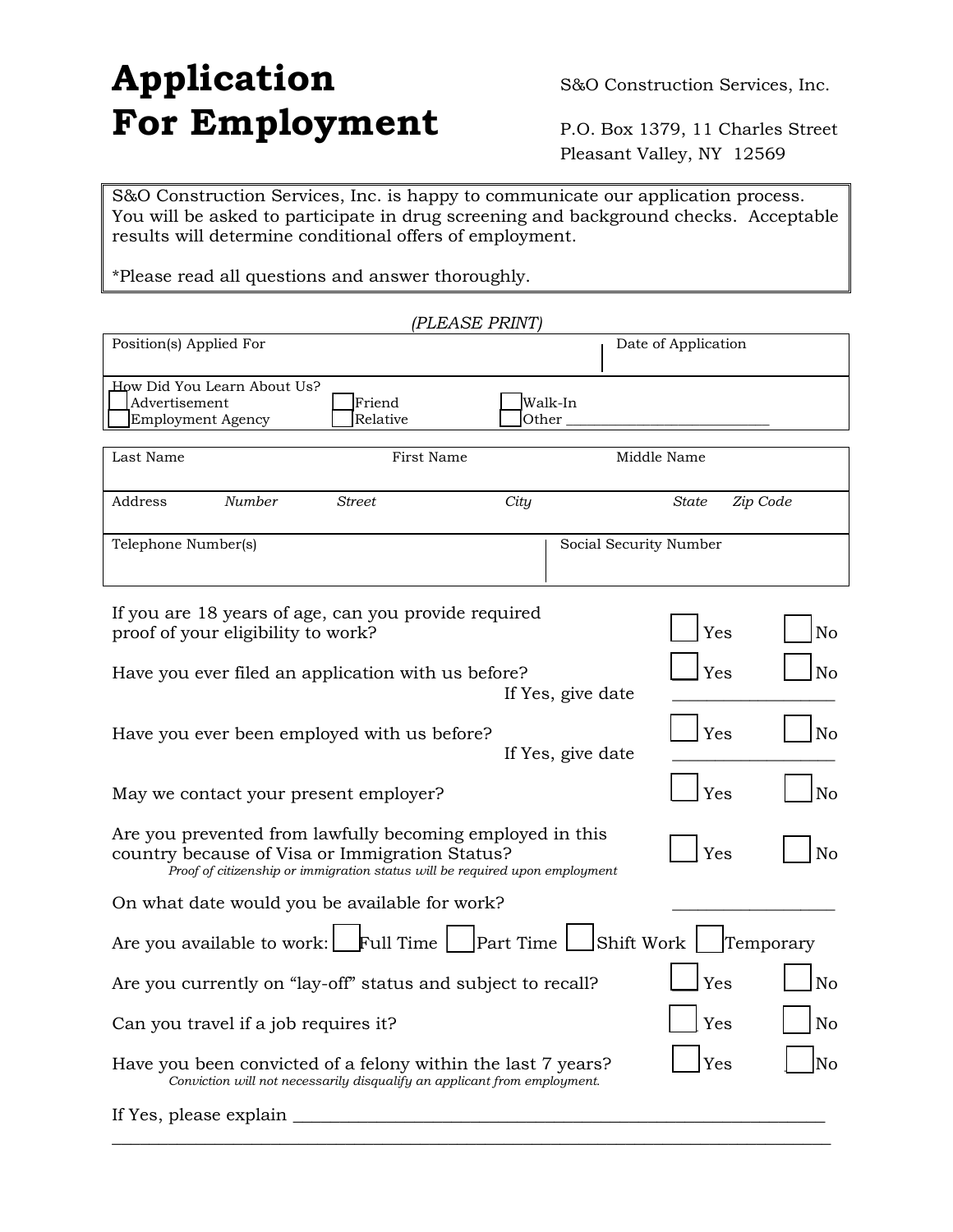## **Education**

|               | Name/Address | Course   | Years     | Diploma |
|---------------|--------------|----------|-----------|---------|
|               | of School    | of Study | Completed | Degree  |
| Elementary    |              |          |           |         |
| School        |              |          |           |         |
| High          |              |          |           |         |
| School        |              |          |           |         |
| Undergraduate |              |          |           |         |
| College       |              |          |           |         |
| Graduate      |              |          |           |         |
| Professional  |              |          |           |         |
| Other         |              |          |           |         |
| (Specify)     |              |          |           |         |

| Indicate any foreign languages you can speak, read and / or write |               |      |      |
|-------------------------------------------------------------------|---------------|------|------|
|                                                                   | <b>FLUENT</b> | GOOD | FAIR |
| <b>SPEAK</b>                                                      |               |      |      |
|                                                                   |               |      |      |
| <b>READ</b>                                                       |               |      |      |
|                                                                   |               |      |      |
| WRITE                                                             |               |      |      |
|                                                                   |               |      |      |

| Describe any specialized training, apprenticeship, skills and extra-curricular activities |  |
|-------------------------------------------------------------------------------------------|--|
|                                                                                           |  |
|                                                                                           |  |
|                                                                                           |  |
|                                                                                           |  |

Describe any job-related training received in the United States Military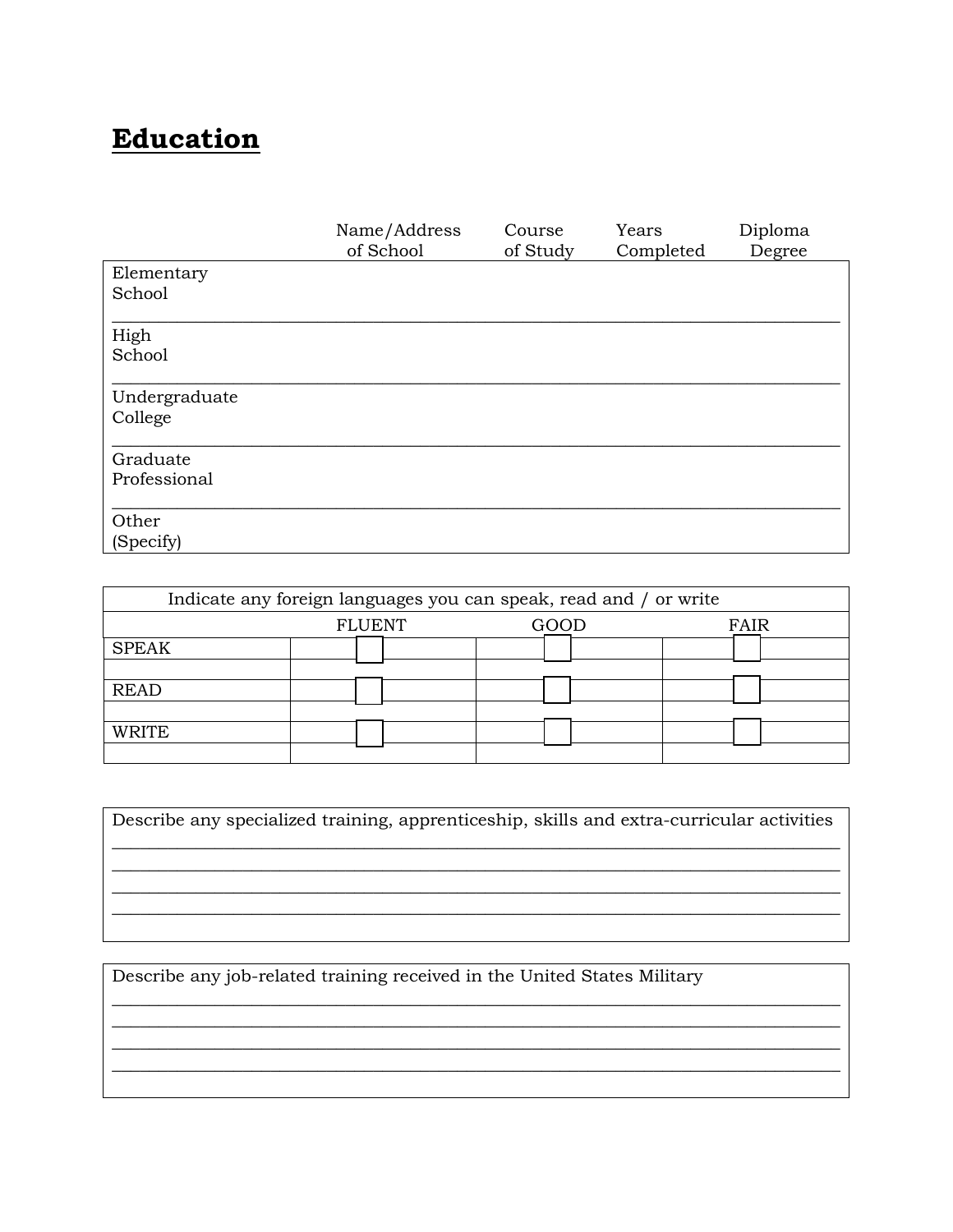### **Other Qualifications/Certifications**

Summarize special job-related skills, qualifications, and certifications acquired from employment or other experience.

\_\_\_\_\_\_\_\_\_\_\_\_\_\_\_\_\_\_\_\_\_\_\_\_\_\_\_\_\_\_\_\_\_\_\_\_\_\_\_\_\_\_\_\_\_\_\_\_\_\_\_\_\_\_\_\_\_\_\_\_\_\_\_\_\_\_\_\_\_\_\_\_\_\_\_\_\_\_  $\_$  , and the set of the set of the set of the set of the set of the set of the set of the set of the set of the set of the set of the set of the set of the set of the set of the set of the set of the set of the set of th \_\_\_\_\_\_\_\_\_\_\_\_\_\_\_\_\_\_\_\_\_\_\_\_\_\_\_\_\_\_\_\_\_\_\_\_\_\_\_\_\_\_\_\_\_\_\_\_\_\_\_\_\_\_\_\_\_\_\_\_\_\_\_\_\_\_\_\_\_\_\_\_\_\_\_\_\_\_ \_\_\_\_\_\_\_\_\_\_\_\_\_\_\_\_\_\_\_\_\_\_\_\_\_\_\_\_\_\_\_\_\_\_\_\_\_\_\_\_\_\_\_\_\_\_\_\_\_\_\_\_\_\_\_\_\_\_\_\_\_\_\_\_\_\_\_\_\_\_\_\_\_\_\_\_\_\_

### **Computer Skills Equipment Operated**

| Microsoft Word  | Other (list): | Mobile Machinery  | Date of Certification |
|-----------------|---------------|-------------------|-----------------------|
| Microsoft Excel |               | Forklift          |                       |
| Power Point     |               | Scizzor Lift      |                       |
| <b>CAD</b>      |               | Articulating Lift |                       |
|                 |               | Other             |                       |

| State any additional information you feel may be helpful to us in considering your<br>application                                                                                                                         |
|---------------------------------------------------------------------------------------------------------------------------------------------------------------------------------------------------------------------------|
|                                                                                                                                                                                                                           |
|                                                                                                                                                                                                                           |
| Note to Applicants: DO NOT ANSWER THIS QUESTION UNLESS YOU HAVE BEEN<br>INFORMED ABOUT THE REQUIREMENTS OF THE JOB FOR WHICH YOU ARE<br>APPLYING.                                                                         |
| Are you capable of performing in a reasonable manner the activities involved in the job<br>or occupation for which you have applied? A description of the activities involved in<br>such a job or occupation is attached. |

### **References**

|    | (Name)    | Phone # |
|----|-----------|---------|
|    | (Address) |         |
| 2. |           |         |
|    | (Name)    | Phone # |
|    | (Address) |         |
| 3. |           |         |
|    | (Name)    | Phone # |
|    | (Address) |         |